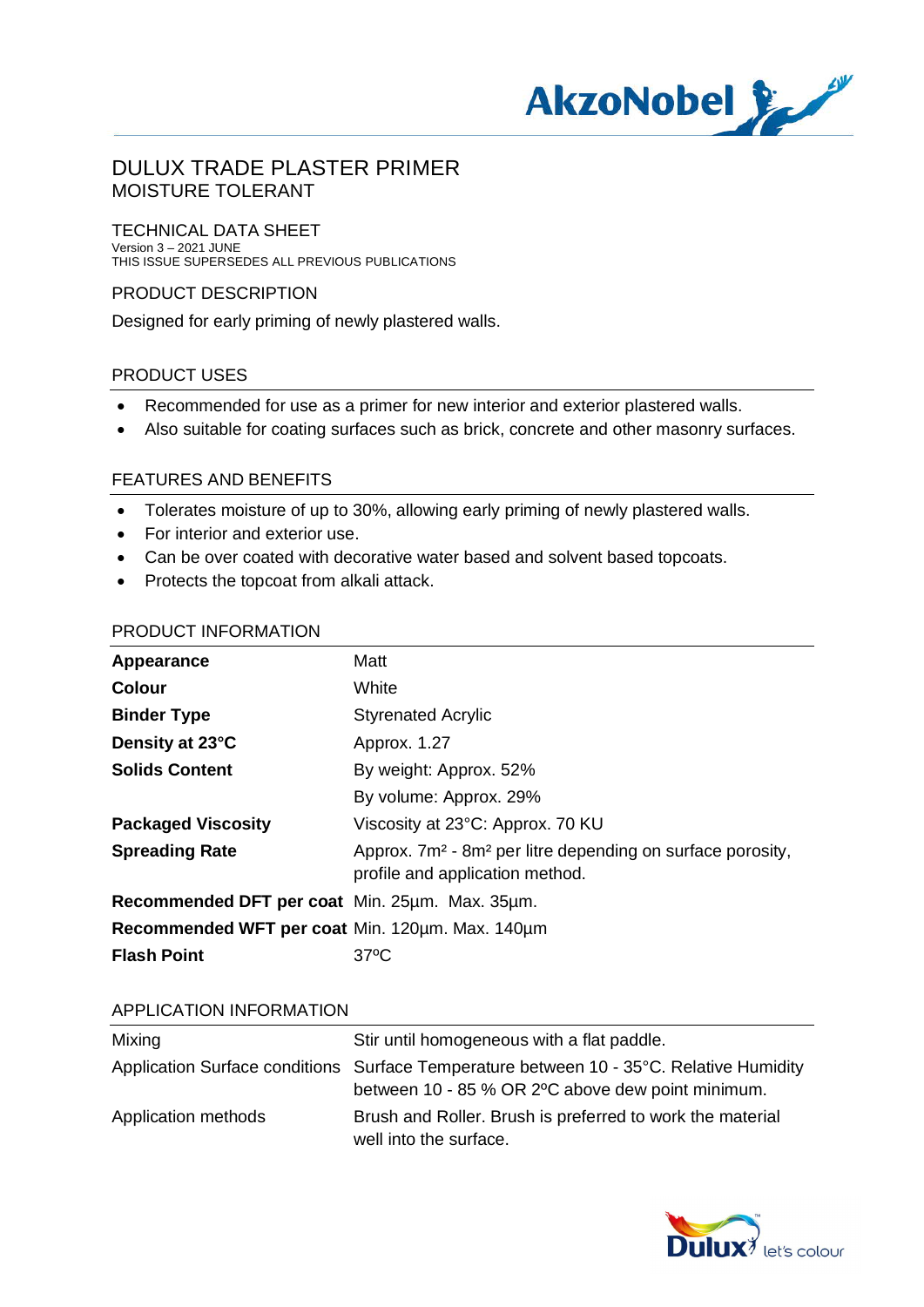

### APPLICATION INFORMATION

| Thinner               | Thinning not recommended. Ready for use after thorough<br>stirring.                                                                                                                                                                                                                                                                                                                                                                                                      |
|-----------------------|--------------------------------------------------------------------------------------------------------------------------------------------------------------------------------------------------------------------------------------------------------------------------------------------------------------------------------------------------------------------------------------------------------------------------------------------------------------------------|
| <b>Drying Time</b>    | Touch dry 2 hours at 23°C.                                                                                                                                                                                                                                                                                                                                                                                                                                               |
| <b>Recoating Time</b> | Min: 18 hours. Max: 14 days at 23°C. (Drying times will be<br>extended during cold, wet or humid conditions.)                                                                                                                                                                                                                                                                                                                                                            |
| Cleaning of equipment | After use, remove as much product as possible, and then<br>clean immediately with Dulux Pre-Paint Brush Cleaner<br><b>Degreaser</b> or Mineral Turpentine.                                                                                                                                                                                                                                                                                                               |
| <b>Substrates</b>     | Suitable for cement plaster, concrete, fibre cement and other<br>masonry surfaces.                                                                                                                                                                                                                                                                                                                                                                                       |
| Precautions:          | All surfaces must be sound, clean and as dry as possible -<br>12% or below required for previously painted surfaces no<br>more than 30% moisture content when used for early<br>priming of new masonry surfaces.                                                                                                                                                                                                                                                         |
|                       | Do not apply during cold (below 10°C) or wet weather.                                                                                                                                                                                                                                                                                                                                                                                                                    |
|                       | Not suitable as a primer for metal surfaces.<br>Polystyrene products e.g. cornice & mouldings should not be<br>primed with Dulux Trade Plaster Primer. Prime with 1 coat<br>Dulux Supergrip which is water based, 2 coats required if a<br>non-solvent free enamel topcoat will be applied.                                                                                                                                                                              |
|                       | Not suitable for direct application to powdery or friable<br>surfaces whether previously painted or not.<br>Not designed to withstand natural weathering. It should be<br>over coated in 14 days.                                                                                                                                                                                                                                                                        |
| <b>Coats Required</b> | Apply a single coat. It is essential to work the material well<br>into the surface. A 2nd coat may be required on very<br>absorbent surfaces to achieve a minimum continuous film of<br>25µm microns.                                                                                                                                                                                                                                                                    |
| <b>Top Coating</b>    | Can be over coated with most Dulux decorative finishes.                                                                                                                                                                                                                                                                                                                                                                                                                  |
|                       | N.B. Whilst Dulux Trade Plaster Primer is tolerant up to 30%<br>moisture content on new plaster, the topcoat in use may not<br>be. Typical enamels and high quality water-based products<br>are only suited for walls with up to 12% moisture. Therefore,<br>after application of Dulux Trade Plaster Primer, ensure that<br>the topcoat is applied at the correct topcoat moisture level<br>(refer to relevant Technical Data sheets for more specific<br>information). |
|                       | If further drying is required before topcoat application, Dulux<br>Trade Plaster Primer can be left uncoated for up to 14 days.                                                                                                                                                                                                                                                                                                                                          |

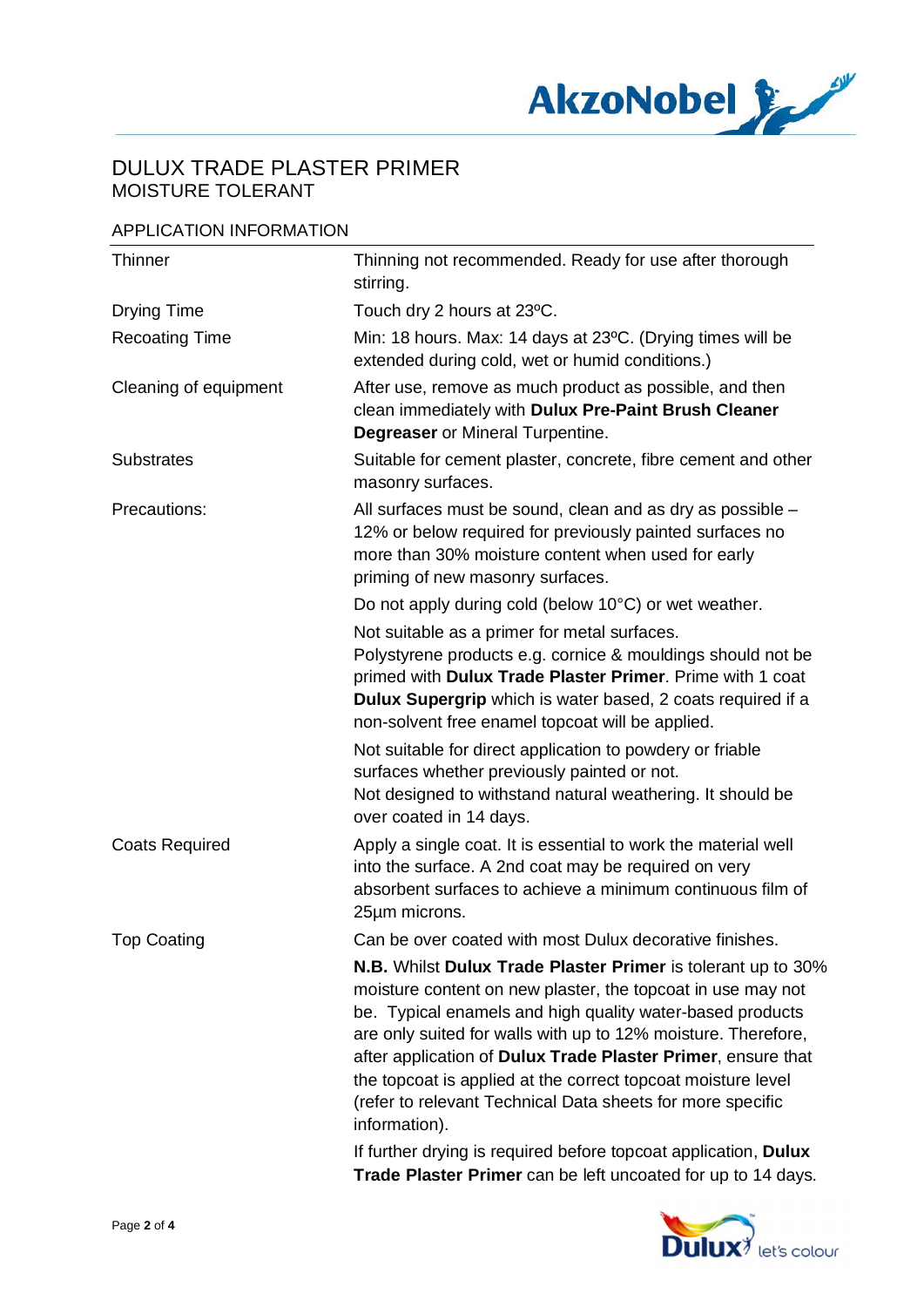

### SURFACE PREPARATION

Plaster sand should comply with SABS 1090 requirements. Plaster mix must be applied at a minimum thickness of 10mm, curing to a hard and sound finish, free of soft and friable material. MPA strength must comply with SABS 0164-1 (10MPA=2, 6:1 and 5MPA=4:1). Ensure that surfaces are sound and free from dust, oil, grease, dirt, and debris. Surfaces must be thoroughly dry.

#### NEW SURFACES

### **Cement Plaster (non-friable), Fibre Cement and other Masonry: moisture content of 30% or below**

- · Fresh cement plaster should be allowed one week drying for every 5mm thickness; and longer in cold or damp weather.
- · Spot-prime metal strips and nail heads with appropriate metal primer.
- · For very absorbent surfaces more than one coat **Dulux Trade Plaster Primer** could be required to achieve correct binding and sealing properties.

#### **Concrete: moisture content of 30% or below**

· Remove any uncured cement, grease, and mould-release agents by high-pressure water blast, or wash with **Dulux Pre-Paint Sugar Soap**. Rinse off thoroughly with clean water and allow drying to at least 30% moisture before application.

#### PREVIOUSLY PAINTED SURFACES

#### **Old Paint in Poor Condition, with a moisture content of 12% or below**

- · Completely remove all loose and flaking paint.
- · Remove oil, grease dirt or any other contaminants with **Dulux Pre-Paint Sugar Soap**/water solution and allow drying.
- · Friable surfaces must be removed and repaired.
- · Chalked surfaces must be thoroughly brushed or prepared with high pressure water cleaning. NOTE: While this product can be used for sealing exterior chalked or slightly friable surfaces, will it not penetrate thick layers of powdery material. **Dulux Trade Bonding Liquid**, which is un-pigmented, is preferred as it has the ability to penetrate further into the surface.
- · Mould instructions. To kill lichen and algae growth, scrub with one of the following solutions: either 4:1 water/chlorine, or 4:1 water/sodium hypochlorite. Ensure that the areas are completely saturated, and allow the solution to react for a minimum of 4 hours. Rinse the complete wall surface thoroughly with clean water and allow drying.
- · Prime all exposed areas. For very absorbent surfaces more than one coat **Dulux Trade Plaster Primer** could be required to achieve correct binding and sealing properties.